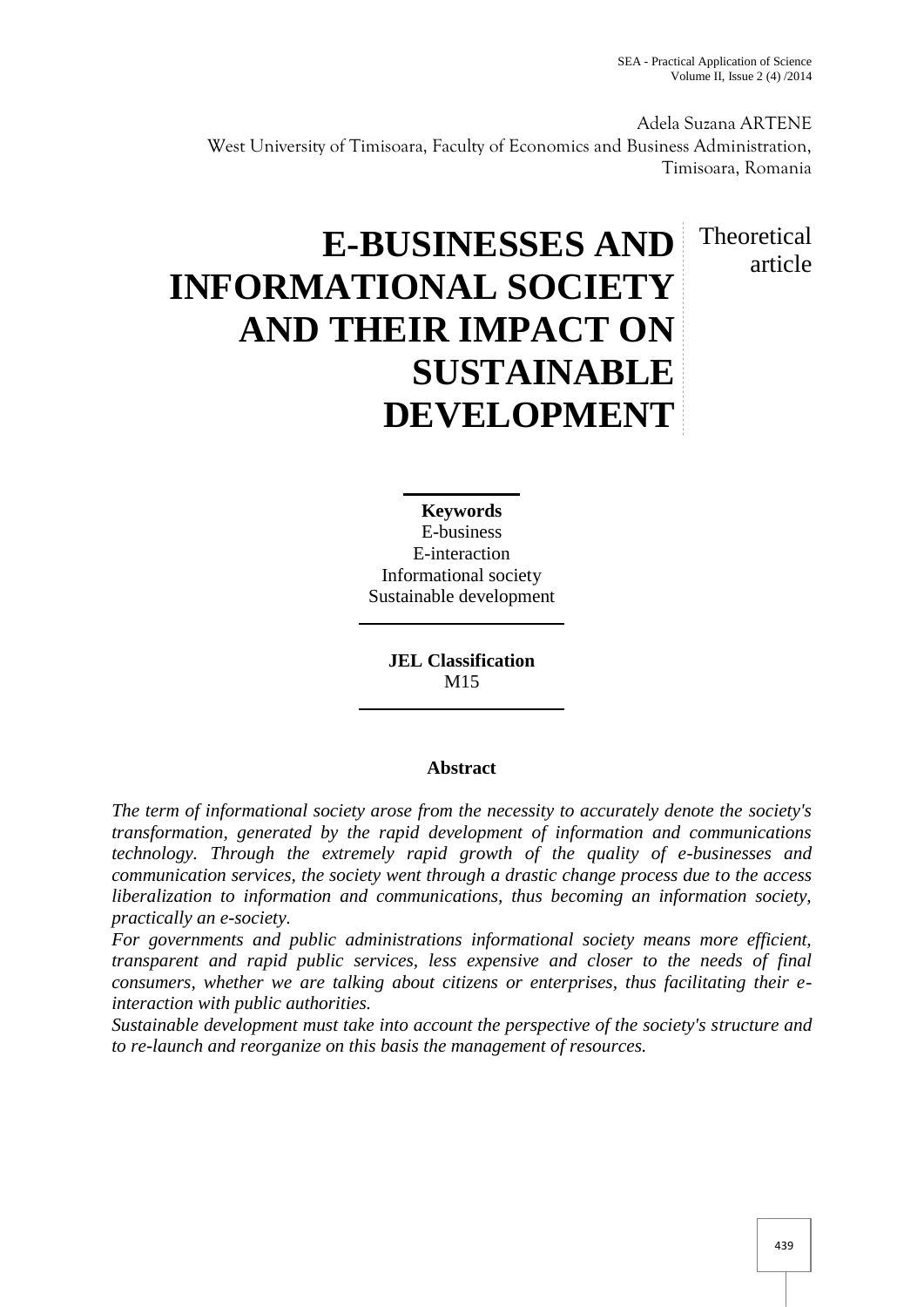## **1. Introduction**

In the current digital economy and electronic business where we are, organizations are under continuous pressure of external factors and are forced to adapt continuously to maintain their positions on the marketplace to achieve competitive advantages.

The last decades represent the background for multiple confrontations between the traditional business environment and e-business environment. Many theorists and practitioners focused on the benefits of new business models and the use of intelligent solutions through the application of new technologies and computer applications.

The development of information and communication technology caused changes in several areas and transformed the business environment, in a positive way, which marks the transition to a new type of society, based on knowledge, communication and information.

The transformations and changes we have been witnessing lately are continuous and it seems that it cannot be estimated when they will stop, when there will be a moment of rest, since their propagation speed is very high and worldwide, as they are taken and implemented by all countries.

Organization's adaptation requires the development of strategies to integrate electronic business. Although in recent years we have witnessed an increase in the adoption and the integration of e-businesses, unfortunately, the Romanian business environment is still facing difficulties.

The development of e-businesses requires the adaptation to the new digital economy in which they are operating by using a new type of management, flexible and with a high degree of automation.

With the increasing digitization of business, a growing number of managerial activities are performed by information systems owned by organizations, this is precisely the reason they are called e-businesses, thus the implementation and use of digital management is no longer an option, but it is a necessity in conducting a business.

To adapt to the online environment, managers are turning to tools from various suppliers in order to have all the resources necessary to conduct electronic business, but this often determines the emergence of integration problems, errors, higher costs, that lead to reducing staff efficiency and reduced effectiveness of the organization itself.

E-businesses have partially or totally integrated information and communication technologies in their activities.

E-business management is accomplished through the use of information systems in which information is the key element. Information is a powerful tool that is necessary to substantiate and support important and vital decisions taken.

Therefore, an increasing number of management activities are executed by using information systems, the results are positive because managers are absolved of certain time consuming activities and can devote their time to more important activities, such as developing strategies, solutions and making important and correct decisions for business efficiency and the organization's development.

## **2. Transition to informational society**

The transition to informational society involves automatically adapting to the new economy, respective the digital economy.

Digital economy is based on the use of information and communications technology (See Figure 1) that facilitates:

- continuous innovation of the processes conducted in e-businesses;

- the creation of a global digital economy and strong competition;

- the conduct of operations and transactions, the distance between organizations is no longer a problem.

Digital economy focuses on the individual, its knowledge and the results of individual work, compared to traditional economy where the emphasis is on collective and the rules and regulations are very strict.

The differences between traditional and digital economy relate to several items from different areas (See Figure 2), as follows:

- Economy
- in a traditional form, economy is based primarily on control and traditional methods;
- digital economy relies more on cooperation and innovative methods.
- Economic development

- in a traditional economy, economic development is assessed considering the number of new businesses and the level of profit;

- in a digital economy, economic development can be measured by the number of online transactions, the technological equipment of businesses, the risk of capital funds and scientific researches in the field, given the fact that the new business applications and equipment emerges "over night".

Geographic location

in a traditional economy most transactions are made in the geographical space near the organization;

- in a digital economy the space, actual distance between organizations is not important since they conduct an e-business in a digital space, and given the latest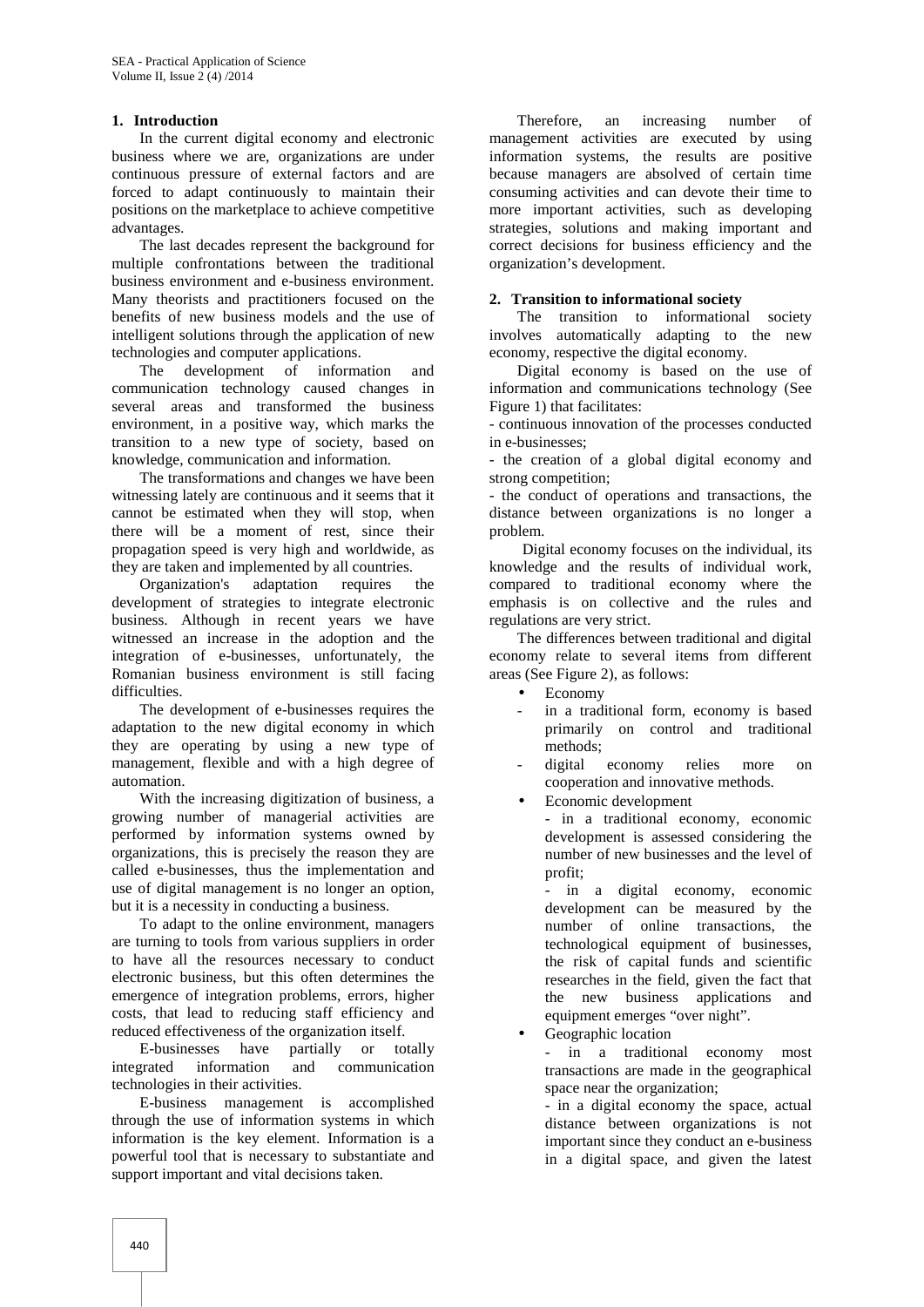technology distance is no longer a problem.

 Information - in a traditional economy, information is circulating quite difficult, access is expensive and most times information is not available when it is required, thus there are times when information is received after vital decisions were made and the entire business is negatively affected;

- in a digital economy, information is easily accessible, the costs are very low, compared to those in traditional economy, and the most important aspect refers to the fact that information can be accessed at any time, as long as there is internet connection.

Work

- the traditional economy is based mainly on manual labor, processes are time consuming and are not completely automated, human capital is the main component, and the production process is time consuming and subject to human errors;

- in a digital economy, most processes are automated, labor is mostly automated, and the main attribution of workers is to monitor processes, thus products appear sooner on the market, and the production costs are reduced.

Transactions

- in a traditional economy, transactions are carried out with the mandatory presence of both parties involved, both the vendor and the buyer;

- in a digital economy, most transactions are carried out online, electronic transactions and the presence of the vendor and the purchaser is not required, most of the times they do not meet until further transactions.

Products

- in a traditional economy, most products are tangible and their purchase most of the times is made directly from the seller, in some cases there might be used traditional delivery methods;

- in a digital economy, most products are intangible, e-products, e-services and their purchase is done electronically, but their delivery is still performed through traditional methods.

Value of products

- in a traditional economy it is much easier to quantify the value of products, the main indicators used refer to the ones required by the measurement of tangible values;

- in a digital economy it is quite difficult to establish the value of products, because among the other indicators used for this it is also necessary to measure intangible values and this is a difficult process.

Economic indicators

- in a traditional economy, economic indicators cover issues such as labor productivity, business profitability, profit rate, profit margin, investments, work experience, unemployment rate;

- in a digital experience, economic indicators target: education level of the workforce, percentage of management positions, percentage of population connected to the internet, the percentage of population that uses electronic transactions and services, level of data security and types of telecommunications and their usage.

# **3. Businesses and e-businesses**

E-business activities are based on a final consumer approach, meaning that they are receptive to the changes appeared on the market, to the needs of the final consumers and to all the new technologies that appear "overnight" and which they have to make sure they implement, otherwise they risk being exceeded by the competition.

Businesses must adapt to the demands of the information society and the new digital economy. They face pressure from the increasingly fierce competitive environment caused by the digital economy.

Some of the main difficulties encountered concern social, economic, environmental and competitive pressures and the most important pressures are felt in the technological environment.

Social difficulties relate to changes in government regulations, political changes, new standards that need to be implemented and increased accountability of businesses.

Regarding the economic and competitive difficulties the most important concerns very strong competition that we are witnessing on the worldwide digital market. This is mainly caused by the fact that competition nowadays takes place on a larger area, not only regionally, as is the case in traditional economy; other causes might be the frequent changes that occur constantly in the market, very reduced national labor costs and the global economy.

Technological difficulties refer to the following reasons:

informational abundance, information is easily accessible at any time, and often it is difficult to keep up all novelty elements that appear, so there is a risk that organizations have access to information but fail to sort and access or take into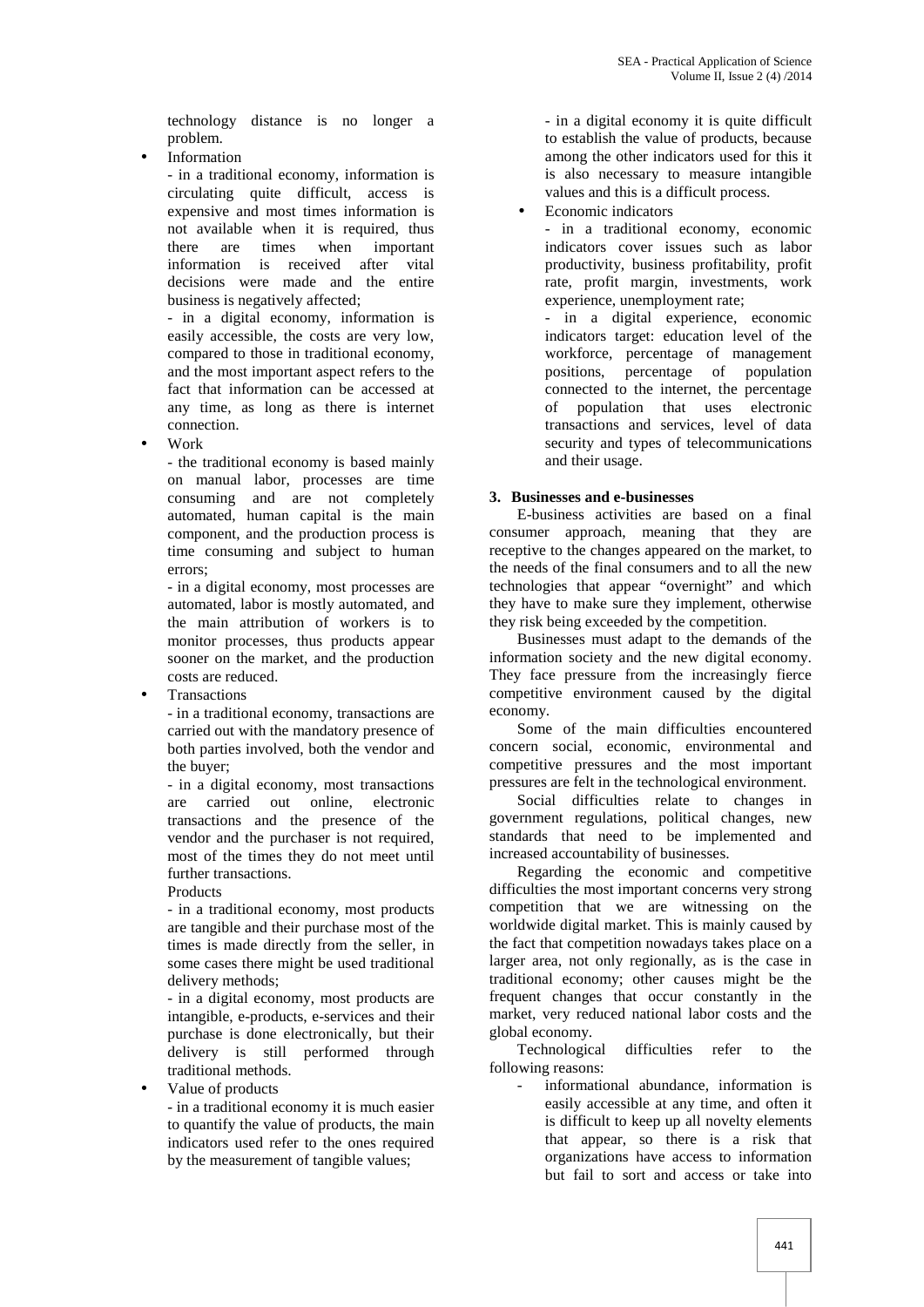consideration in a crisis situation when the information is required "on the spot";

- lowering the cost-performance ration, this happens mainly due to the extremely competitive environment and emerging technologies that facilitate the creation of products at very low costs (some producers have access to low costs regarding raw materials, workforce, production costs, transportation, hence their final products will be released on the market at derisory prices.
- technological changes that occur very fast, the technological era in which we are currently determines businesses to be constantly aware of new emerging technologies. Unfortunately their development rate is very fast and there are many situations in which Romanian businesses can hardly implement new technologies, and in general after they succeed other new technologies appear on the market.

This situation is encountered by Romanian businesses due to the fact that they are located in a developing country. But these issues are also faced by businesses from developed countries, so this is a worldwide problem.

As proposed solutions to these difficulties faced by businesses trying to become e-businesses and to adapt to the new digital economy the following solutions are possible: the most important is that organizations should try to adapt, as fast as they can and as best as they can, to continuous market changes, especially technological change; another solution could be to transform their domain activity as to adapt to new market conditions; redefining business processes could be another solution, reduce the time allocated to production cycle by trying to automate as much as possible the production process; customization; improving the collaboration relationships with suppliers; outsourcing certain activities, often it can be a less expensive solution; giving up activities that generate losses, restructuring business processes; develop new innovative strategies; center their activity on the needs and expectations of the final consumer; create strong alliances; and continuous improvement and innovation of their business.

#### **4. Informational society and sustainable development**

The information society is a society of knowledge and communication based on information and communication technology. Digital economy and information society technologies are constantly developing, so businesses must keep peace with rapid development, and this can only be achieved through access to information.

Information is the most important asset of a business, but after obtaining information is very important their correct storage and transmission so as to generate new knowledge.

Today values that seemed important in the past are replaced by other values determined by present needs, so a generally valid truth is that information and knowledge give power to businesses, it can be said that we are witnessing a reversal of values. The fact that information and knowledge give power is a statement that is not asserted only by businesses, but also by the vast majority of people, from young to third age people who really believe that if you have knowledge and access to information this gives you power.

Through the unprecedented growth of the quality of communications and data processing and storage of the information, society underwent a fundamental process of change, due to free access and at low-cost to information and communication, becoming a digital society based on information and communication technology, respectively an information society.

Currently, solutions are sought so that all domains of activity to be extended using computer networks and to adapt to new market requirements and to its digitization.

Development is sustainable when it is based on economic objectives, as well as social and environmental objectives.

Sustainable development is a fundamental objective of the European Union. The purpose of this approach is continuous improvement of life quality and well-being of present and future generations, through an integrated approach between economic development, environmental protection and social justice.

At European Union level, sustainable development became an assumed objective since 1997, when it was included in the Treaty of Maastricht. In 2001 the Sustainable Development Strategy in Gothenburg was adopted, which was added to the external dimension in 2002 in Barcelona, and in 2006 the revised Report regarding institutionalizing sustainable development, by Organisation for Economic Co operation and Development. (OECD, 2006)

The concept of sustainable development can be characterized in several ways from different perspectives:

- economically, sustainable development implies efficiency, growth, stability;

- socially, sustainable development targets living standards, equity, social dialogue and delegating responsibilities, protection of culture/ heritage;

sociologically/ psychologically, the most important aspects of sustainable development refer to people's mentality and their way of thinking;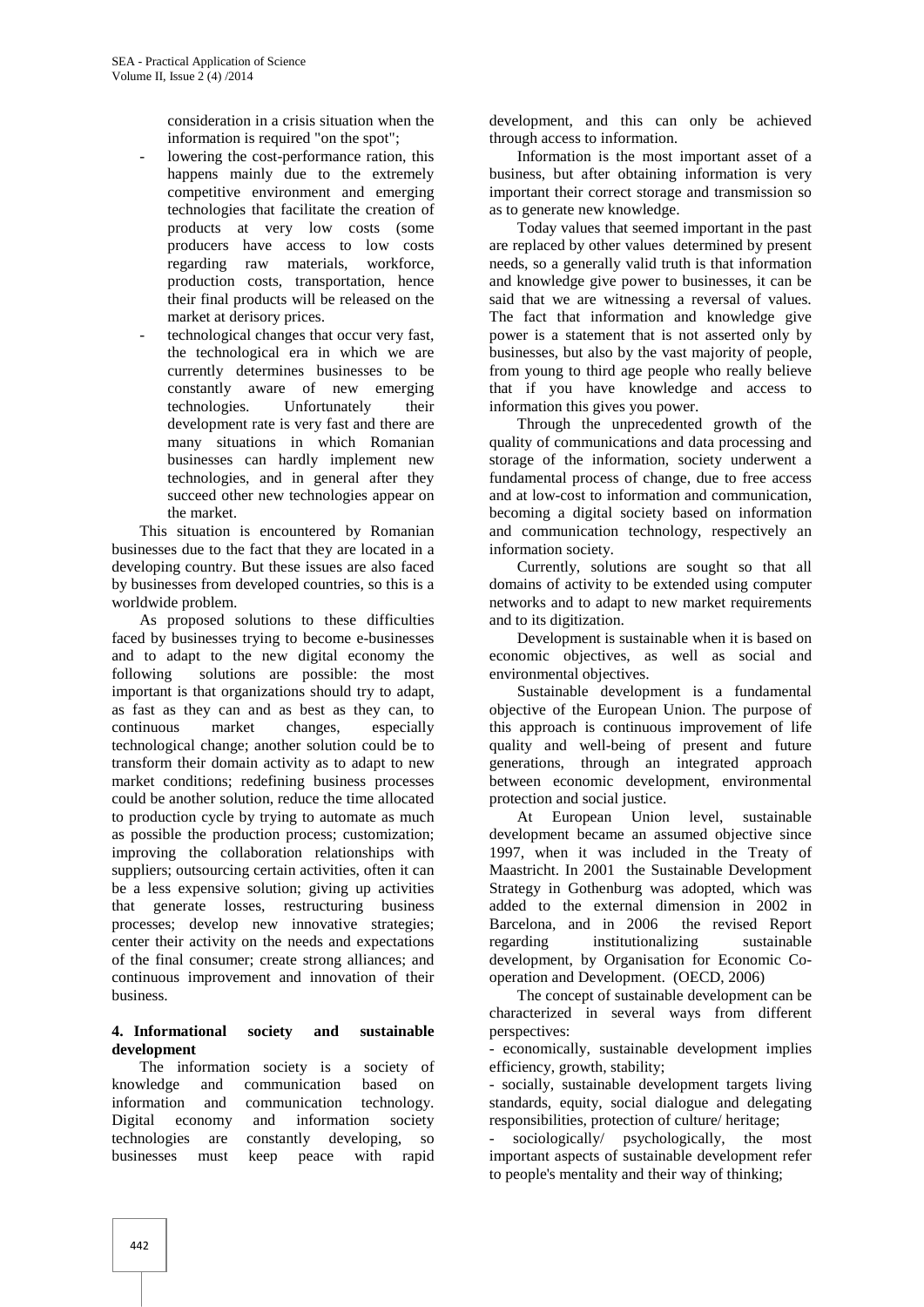- ecologically, sustainable development aims at the conservation and protection of natural resources and biodiversity, avoiding pollution.

Fulfilling the objectives of sustainable development cannot be achieved without a change in the mentality of the people and without communities able to use resources rationally and efficiently and discover the economic potential, ensuring prosperity, environmental protection and social cohesion (Leontief and Ford, 1970).

Development implies ascension of the entire society and all its systems, economic, social, cultural, and political and so on. However, in order to achieve the desired progress in one of the systems of the society we have to consider the results of all the systems. All systems are interdependent, so if we have a missing link or one of the systems is underdeveloped this draws consequences on all the other systems.

The concept of sustainable development was defined by different regulatory bodies and specialists in the field, some of the most common definitions are:

- The United Nations affirmed in the *Report of the World Commission on Environment and Development* that sustainable development meets the requirements of the present without compromising the ability of future generations to meet their own needs, (United Nations, 1987) this concept was also affirmed in the Brundtland Report (1987), and was reaffirmed in the United Nations Conference on Environment and Development, held in 1993 in Rio de Janeiro.

- Thomas Jefferson stated in 1789 that the earth belongs to each generation during its existence, which is fully and entirety appropriate, no generation cannot make liabilities greater than the ones that can be paid during their existence.

- In 1989, William D. Ruckelshaus ("Toward a Sustainable World", Scientific American, September 1989) affirmed that sustainability is an emergency doctrine through which economic development and progress have to be performed and maintained over time, within the limits set by ecology, in the broadest sense - the interdependence of human beings and their jobs, the biosphere and the laws of physics and chemistry that govern it. He states that "environmental protection and economic development are indeed antagonistic processes". (Ruckelshaus, 1989).

- United Nations, affirmed in 1993 in the Report "Choosing a sustainable future" developed by National Commission on the Environment that sustainable development is predictable on the recognition that economic and environmental goals are inextricably linked, this being a pertinent affirmation.

- Muscoe Martin stated in 1995 that the word sustainable (support) has its roots in Latin, meaning

"to stem/ retain" or "lean down". He considers that a community must be supported from below by its current and future residents. Some places, through the specific combination of the physical, cultural and perhaps spiritual characteristics, inspire people to care for their community. He considers that these places have greater chance of sustainability. (Muscoe, 1995).

- Beth E, Lachman affirmed in 1997 that a lot of people consider that it is better for sustainability issues to be dealt with by means of collaborative and holistic approaches because such issues are confusing, multidisciplinary, multi-organizational and in different sectors, by their nature. She stated the effort to support communities consists in adopting long-term integrated development systems that create a viable community by considering economic, environmental and social problems. She believes that other important elements of such efforts are cultivating a definite meaning and building partnerships and agreements between stakeholders. (Lachman, 1997).

Sustainable development is a strategy through which communities seek solutions that lead to economic growth and brings benefits for the quality of life.

We can state that sustainable development became a guide for many Romanian communities that realized that traditional planning and development methods often create social and environmental problems and their goal is to resolve them. Where traditional enterprises cause pollution and excessive consumption of resources, sustainable development provides them viable and lasting solutions and encourages the transition to e businesses. For the economy to be sustainable it is important to take into consideration economic resources, the environment and social factors, these are interdependent directions that should be addressed simultaneously.

## **5. Conclusions**

In recent decades we have seen fundamental changes in the world economy at all its levels. These changes were so rapid and produced with such intensity that public authorities, businesses and people, faced difficulties adapting to ongoing changes and witnessed collapses of certain systems of values that proved to be incompatible with the new realities of the global digital economy.

Thus, today we are witnessing a world in which trade and capital flows between countries have increased so dramatically, that the phrase globalization of the world economy is a reality in which businesses are conducted on the basis of information and communication technology.

Traditional economy focuses primarily on issues of efficiency, allocation of rare productive resources, their optimal enhancement in time, so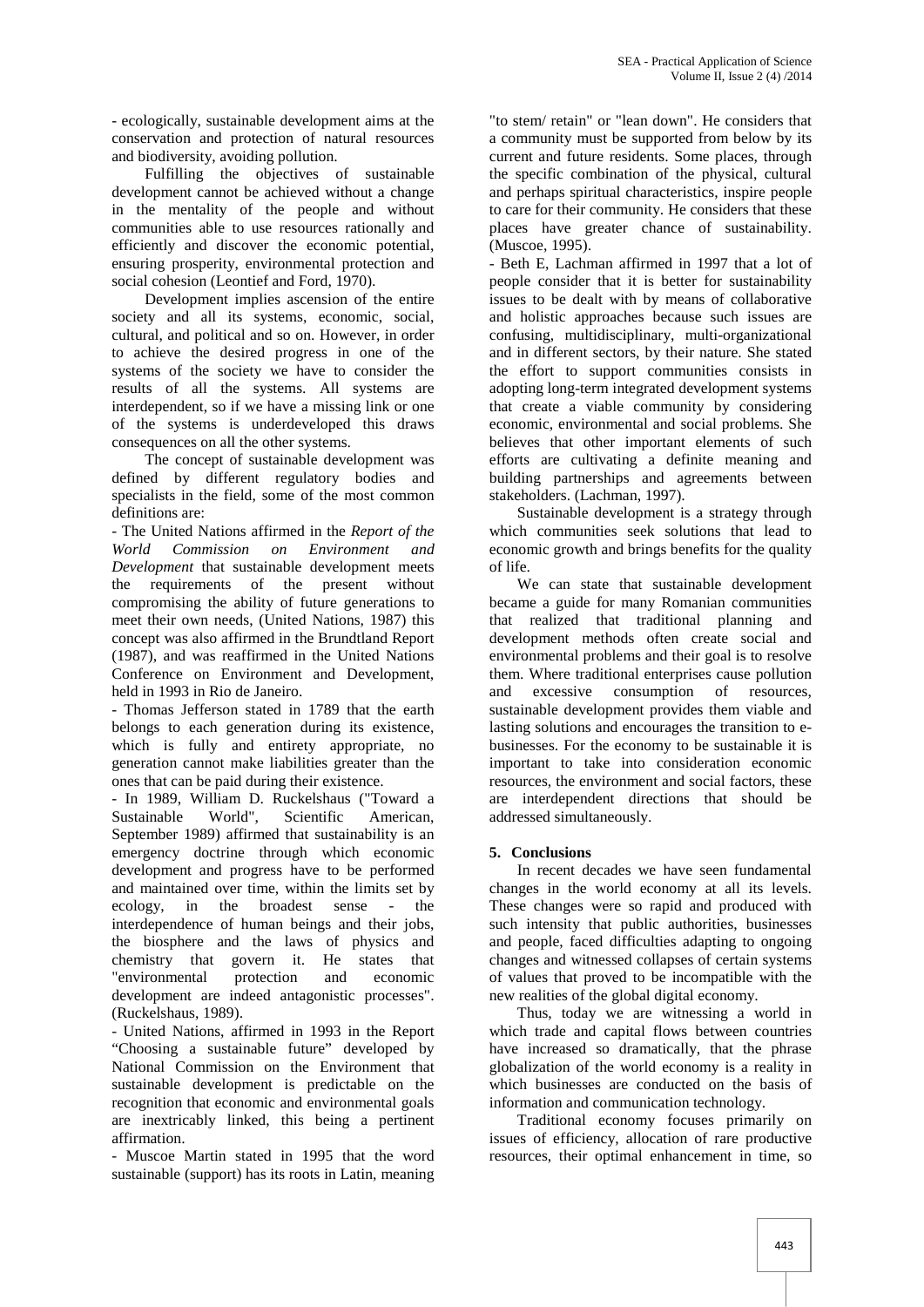that in the future to generate a higher level in the supply of goods and services.

On the other hand, digital economy is a capitalist system in which markets are dominated by a certain degree of equilibrium, this is caused by the fact that new e-businesses are primarily based on the use of information and communication technologies and therefore the distance between businesses is no longer a problem, hence markets are open to businesses from all around the world and transactions are performed easier between business partners and so final consumers have numerous options. The system is based on economic rationality.

The concept of sustainable development requires an economic development that is compatible with the natural environment and ensures the satisfaction of people's needs, whether we are talking about food, living conditions, information technologies and so on. (European Commission, 2013)

The overall objective of sustainable development is to find an optimal interaction of four systems: economic, human, environmental and technological, operating in a dynamic process.

Therefore the best solution is the adaptation to this new digital economy, in which sustainable development and economic growth are key objectives.

A solution to overcome current problems is the constant change of technology by supporting intensive research and development process, this support is materialized by the implementation of this new technology.

However, this is only a solution that can not totally change the problems faced by economies and businesses today. We are talking about an ongoing process in which everyone (economies, businesses, markets, and individuals) has to do its best to keep up with the alarmingly fast developments.

#### **6. Acknowledgement:**

This work was supported from the European Social Fund through Sectorial Operational Programme Human Resources Development 2007 – 2013, project number POSDRU/159/1.5/S/134197, project title "Performance and Excellence in Postdoctoral Research in Romanian Economics Science Domain" .

#### **Reference list**

[1] Brundtland Commisions in the Brundtland Report (1987) - Our Common Future, Oxford University Press

- [2] European Commission (2013) *Sustainable development in the European Union*- *Monitoring report of the EU sustainable development strategy*, Eurostat, Statistical Book
- [3] Lachman, B. E. (1997) Critical Technologies Institute, "Linking Sustainable Community Activities to Prevention: A Sourcebook"
- [4] Leontief, W. *i* Ford, D., (1970), "*Environmental repercussions and the economic structure: an input/output Approach",* Review of Economics and Statistics, Vol. 52, No. 3
- [5] Muscoe M., (1995) "A Sustainable Community Profile", Places, Vol. 9, No. 3, Winter 1995)
- [6] OECD, (2006*- "Report on workshop on institutionalizing sustainable development",* Stockholm, 31 August-1 September 2006". OECD: Paris
- [7] Ruckelshaus, W. D., (1989) "Toward a Sustainable World", Scientific American, Vol. 261, No. 3, September 1989
- [8] United Nations, (1987) *Report of the World Commission on Environment and Development*, General Assembly Resolution 42/187, 11 December 1987
- [9] United Nations, National Commission on Environment (1993) – *Report "Choosing a sustainable future"*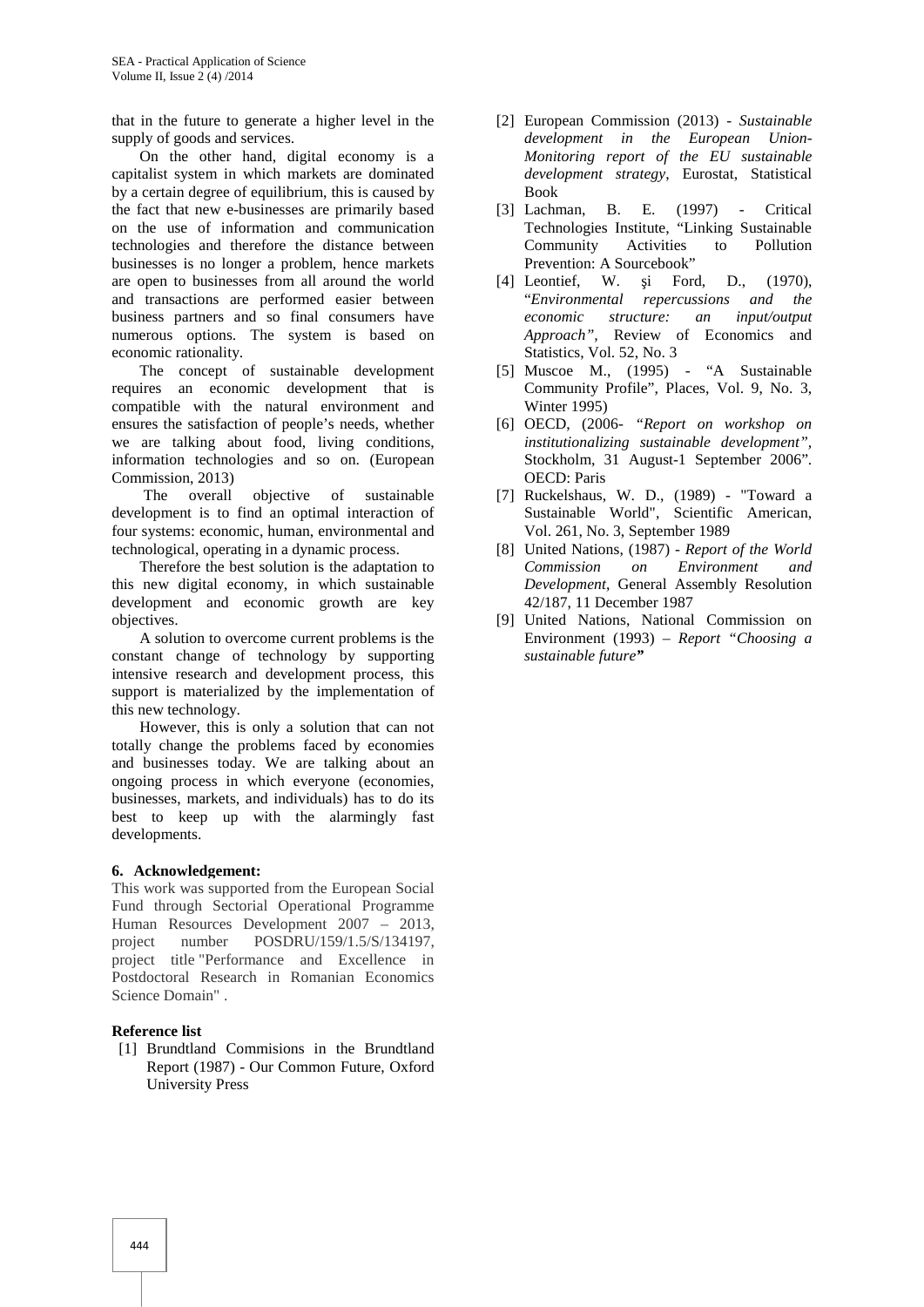### *Appendices*



*Figure 1 Benefits of using Information and communication technologies in the current digital economy* 



*Figure 2 Key matters influenced by the transition to information society*